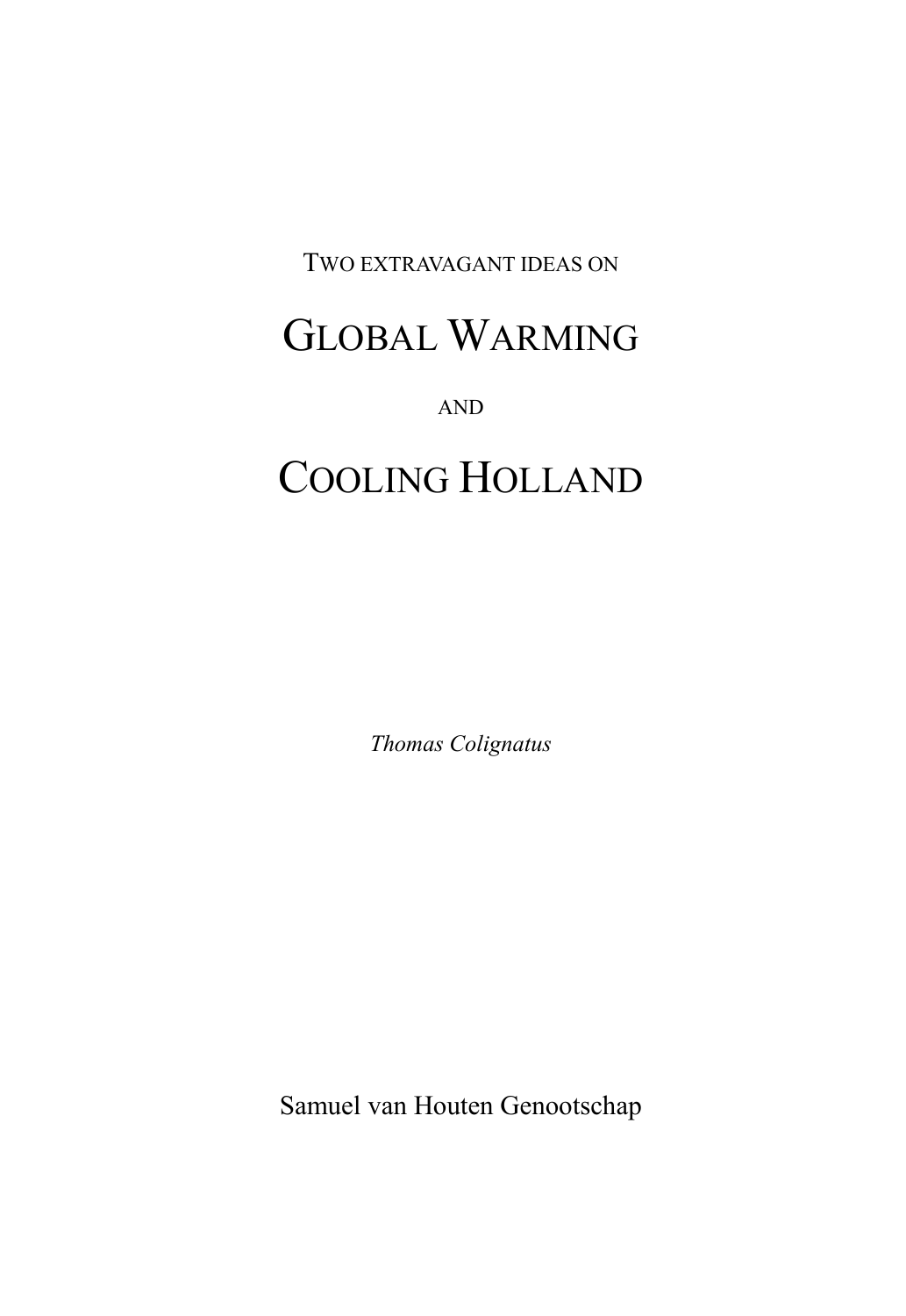December 2006 & June 2013

Copyright © Thomas H.A.M. Cool http://thomascool.eu, cool@dataweb.nl Thomas Colignatus is the preferred name of Thomas Cool in science.

The update in 2013 concerns only the introduction of Figure 6 and Figure 8 around Figure 7.

Published by



Samuel van Houten Genootschap Wetenschappelijk bureau van het Sociaal Liberaal Forum Scientific bureau of the Social Liberal Forum

No ISBN JEL A00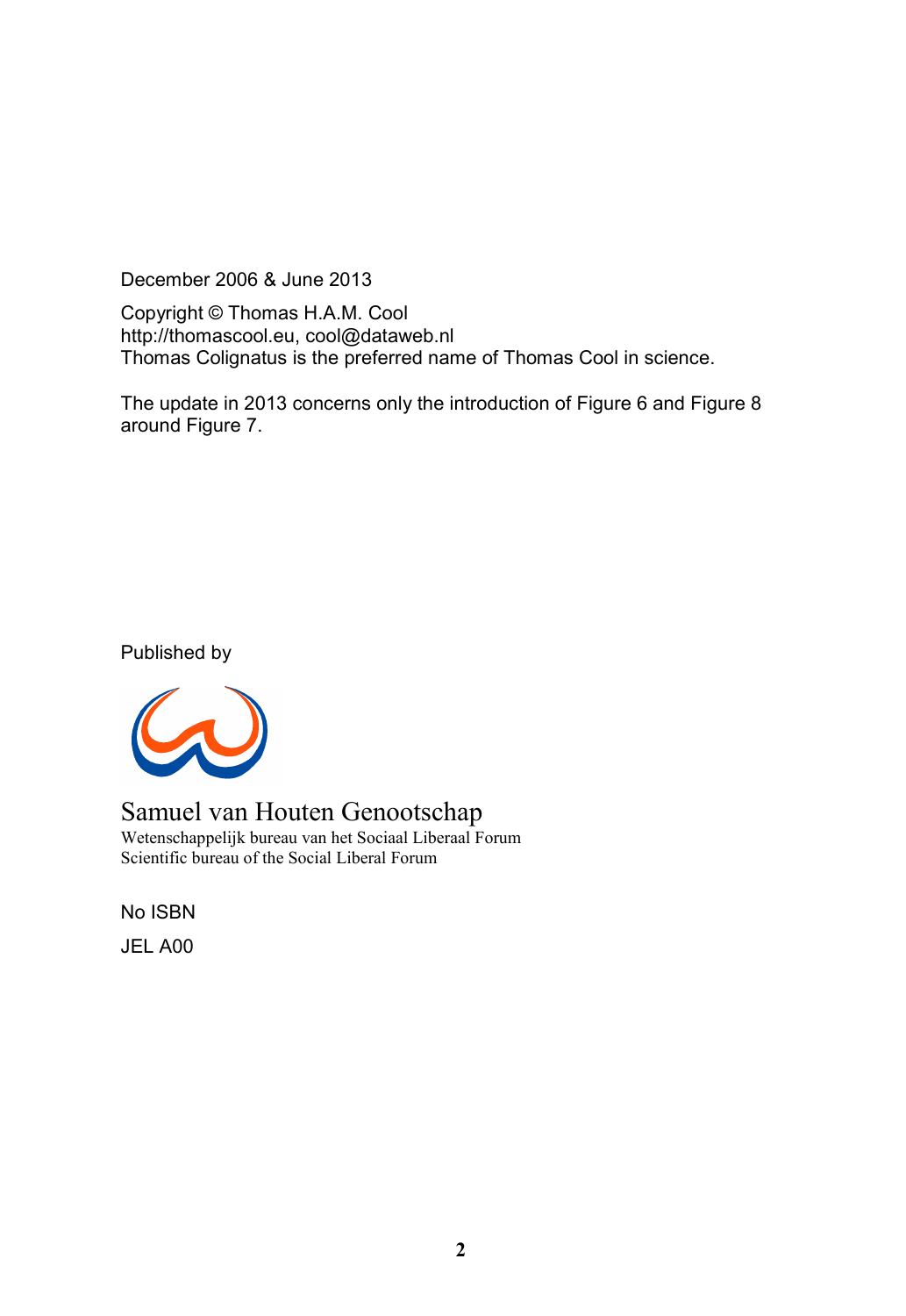## Contents

| 1. Introduction                              | 4  |
|----------------------------------------------|----|
| 2. Sea dikes                                 | 8  |
| A system of dikes and dunes                  | 8  |
| The notion of a heat pump                    | 8  |
| Dikes of ice                                 | 9  |
| A multitude of changes                       | 10 |
| The threat of water is not just from the sea | 11 |
| 3. Inland dikes and inland water transport   | 12 |
| Doing a bit more than just raising dikes     | 12 |
| Using a finer grid                           | 13 |
| Additional considerations                    | 15 |
| 4. Other wild ideas                          | 16 |
| 5. Conclusion                                | 18 |
| Literature                                   | 19 |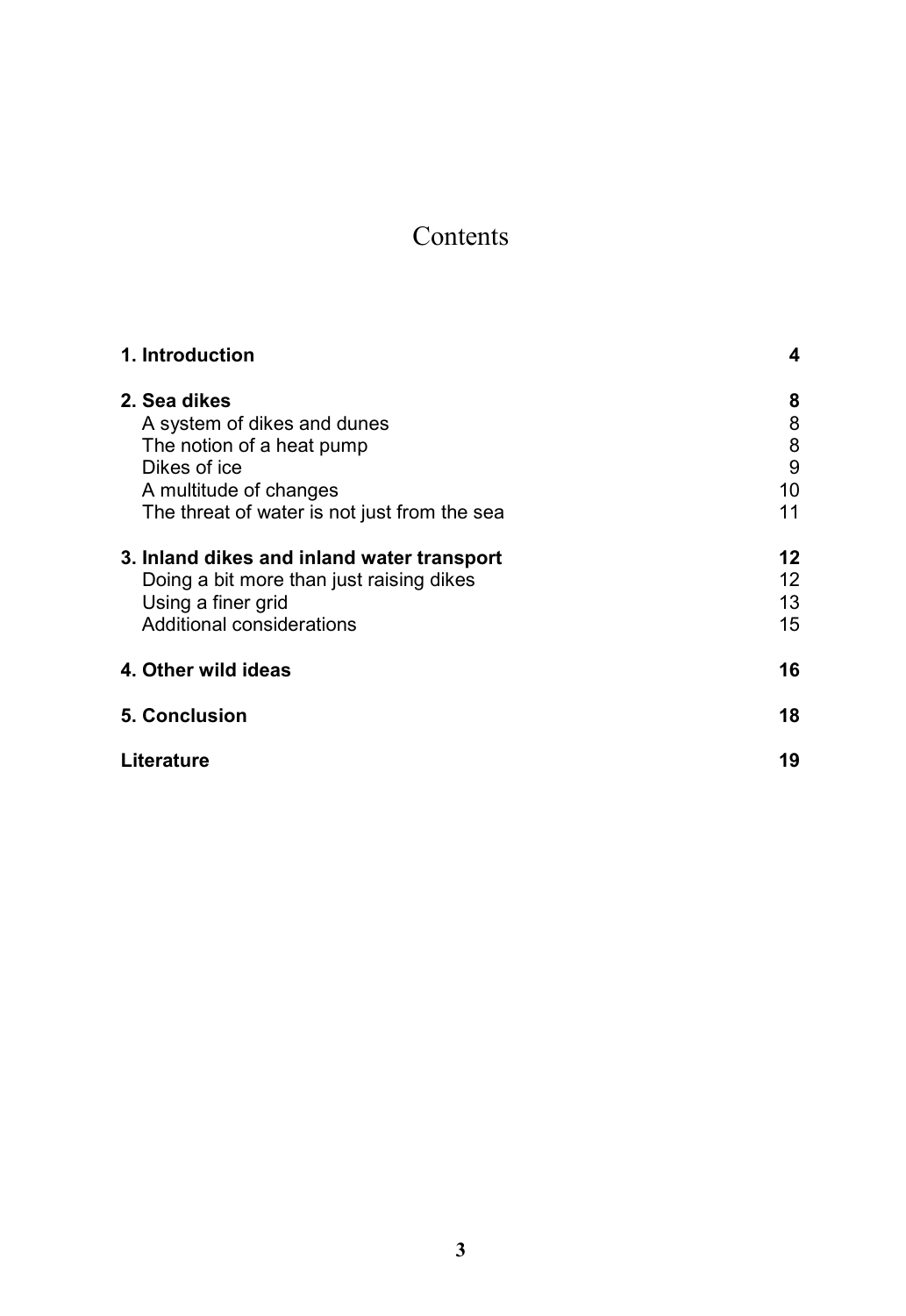## 1. Introduction

The country of the Netherlands – also called "Holland" after the provinces where Amsterdam and The Hague are located that dominated its history – is reported to be at risk of being flooded again as a result of global warming. What part of Holland would be flooded at what particular moment in time depends upon the degree of global warming, on how much and how fast the thermal expansion of the oceans will be, on the amount of landed ice on Antartica and Greenland, and on the capacity of the Dutch to raise their dikes. Figure 1 gives my impression of what it might look like.  $2$  Actually, my home in Scheveningen is on a dune at the beach by The Hague, some 4 meters above the sea level, and its property value at this moment of writing still is decent.



Figure 1: The author's impression of submerged Holland  $3$ 

 $\ddot{ }$ 

http://maps.grida.no/go/graphic/sea\_level\_change\_estimations\_and\_predictions http://www.gfdl.noaa.gov/~tk/climate\_dynamics/climate\_impact\_webpage.html#section4

<sup>1</sup> See Stern (2006) and Gore (2006) though the risk was known before, see NEAA / RIVM (2004), Vis et al. (2003), or http://www.cpb.nl/nl/news/2006\_16.html

<sup>2</sup> See http://nl.wikipedia.org/wiki/Nieuw\_Amsterdams\_Peil, http://www.ahn.nl/ en.wikipedia.org/wiki/Sea\_level\_rise,

http://www.giss.nasa.gov/research/news/20060925/

http://geongrid.geo.arizona.edu/arcims/website/slr1kmglobal/viewer.htm

http://maps.grida.no/go/searchFree/q/climate+change

 $3$  Hand drawn. The distance from Amsterdam to The Hague is about 50 kilometers.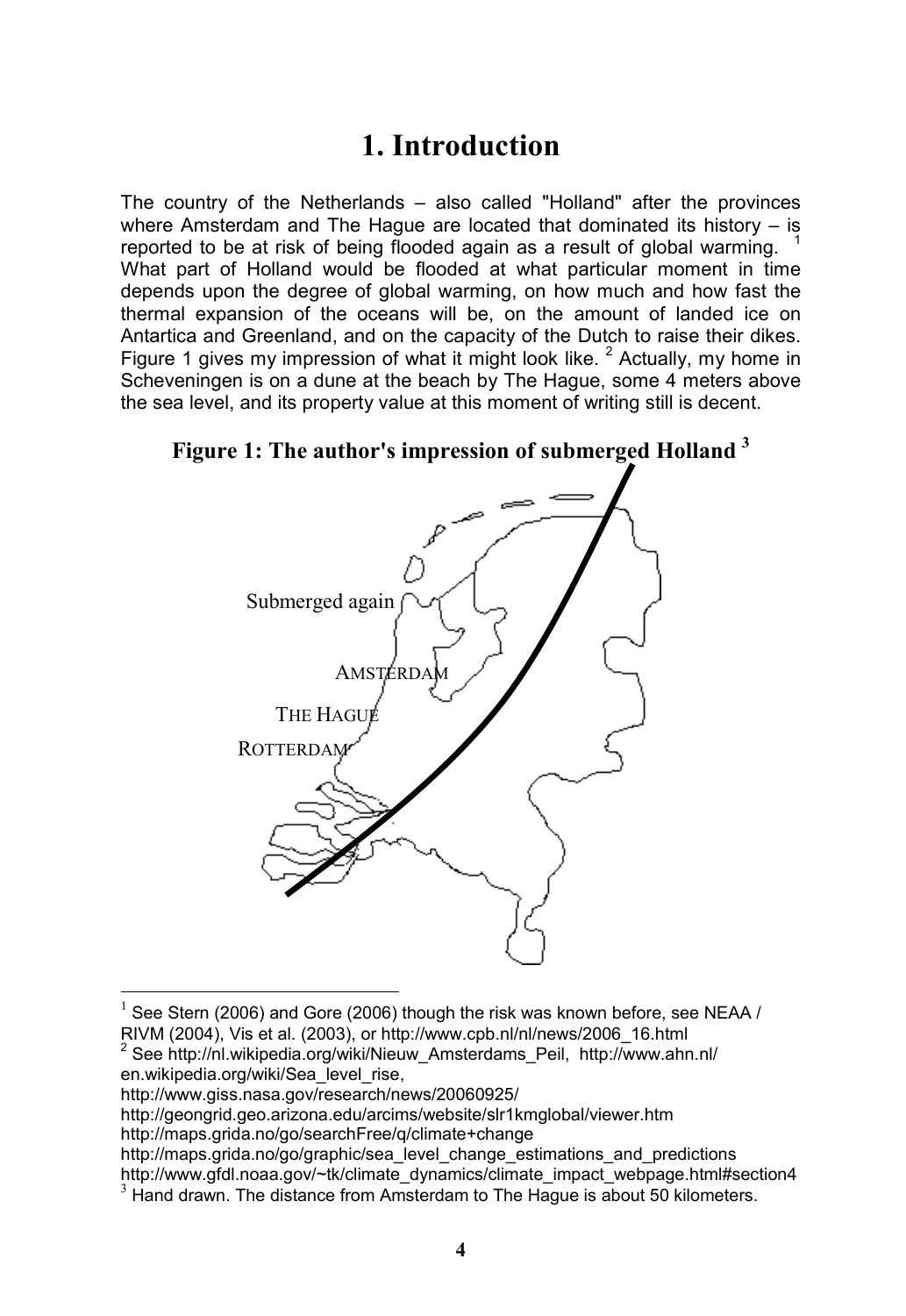Figure 1 actually shows the current situation when Holland wouldn't have dunes and dikes at an unchanged sea level. The line would move to the right when the sea would rise and Holland wouldn't be able to keep up. At one point the dikes would give way, causing a major flood.

There are not only dikes on the sea shore but also along the inland rivers and canals. The port of Rotterdam is important for Germany and other parts of Europe. It would cost the Germans a lot to create a similar port more inland. Of course, we may be speaking about 2050 when I may no longer be alive.

**cg** 

Flooding as a result of global warming will affect many other areas of the world. The following discussion will neglect those areas but it may be hoped that they might derive some inspiration from the example by Holland.

We will also neglect other related issues. One story is that in 50 years the seas will be deplete of fish so that there is little use for Scheveningen harbour.<sup>4</sup> There is also a report that by 2040 the North Pole might turn into a sea during Summer.<sup>5</sup> One can imagine that this would affect the weather and all kinds of related issues. Yet for now we just consider the rise of the sea level.

 $\alpha$ 

It is actually rather difficult to get a more precise summary of what one might expect for the rise of temperature and sea level. A useful quote is from the National Geographic: <sup>6</sup>

"So far, the rise in sea level is because warmer water takes up more room than colder water, which makes sea levels go up, a process known as thermal expansion.

"The real question is what's going to happen to Greenland and Antarctica," Stouffer said. "That's where the bulk of all the fresh water is tied up."

A recent Nature study suggested that Greenland's ice sheet will begin to melt if the temperature there rises by 3 degrees Celsius (5.4 degrees Fahrenheit). That is something many scientists think is likely to happen in another hundred years.

The complete melting of Greenland would raise sea levels by 7 meters (23 feet). But even a partial melting would cause a one-meter (three-foot) rise. Such a rise would have a devastating impact on low-lying island countries, such as the Indian Ocean's Maldives, which would be entirely submerged."

Wikipedia  $^7$  refers to this report:  $^8$ 

 4 http://news.bbc.co.uk/2/hi/science/nature/6108414.stm

<sup>5</sup> http://www.nytimes.com/2006/12/12/science/earth/12arcti.html?em&

ex=1166072400&en=5fe8e0f82496ac54&ei=5087%0A

<sup>6</sup> http://news.nationalgeographic.com/news/2004/04/0420\_040420\_earthday\_2.html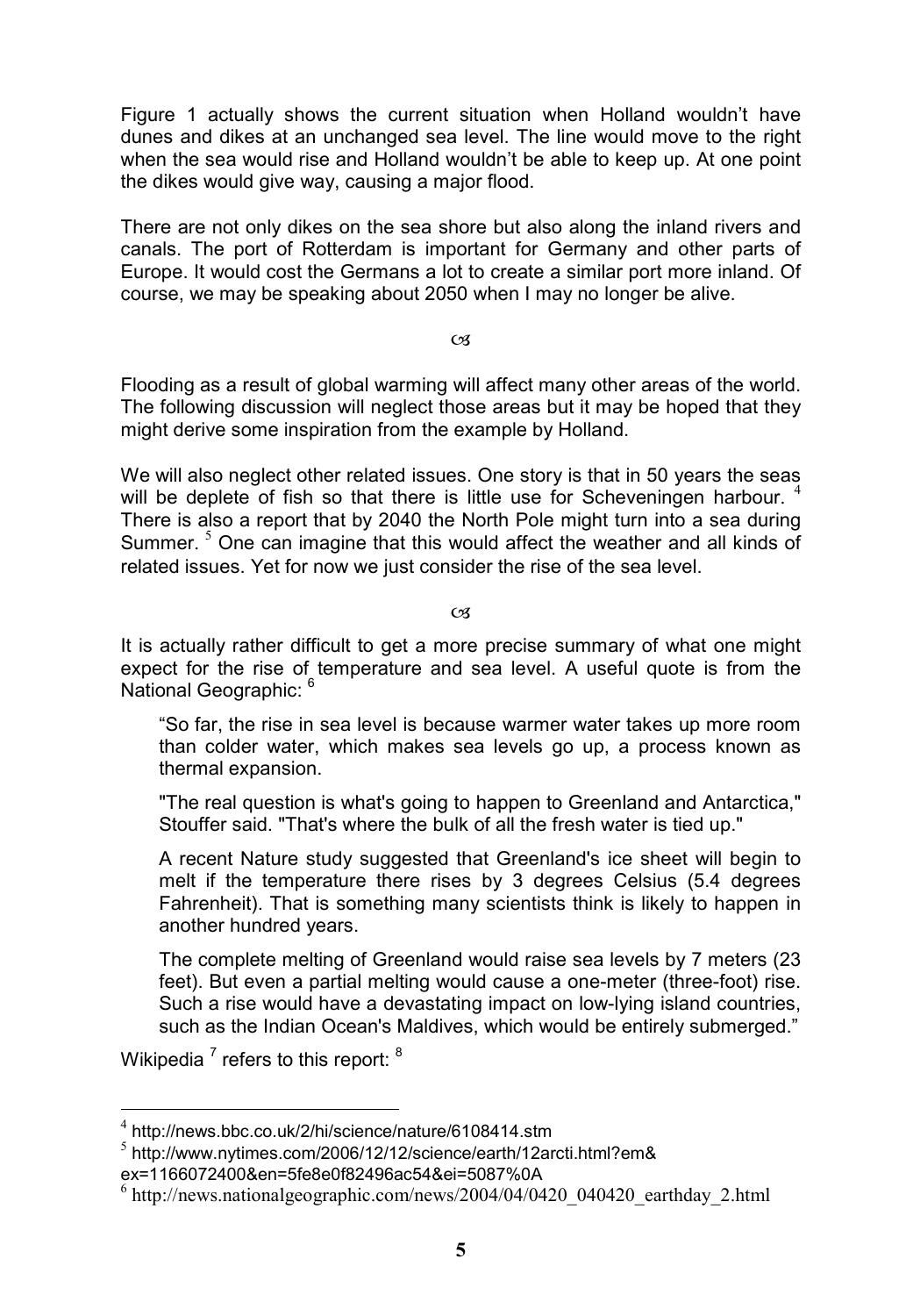"According to the 2004 Arctic Climate Impact Assessment, climate models project that local warming in Greenland will exceed 3 degrees Celsius during this century. Also, ice sheet models project that such a warming would initiate the long-term melting of the ice sheet, leading to a complete melting of the Greenland ice sheet over several millennia, resulting in a global sea level rise of about seven meters"

 $C<sub>3</sub>$ 

Figure 2. The pier at Scheveningen and the rising sea level



Figure 3: The Kurhaus Hotel in Scheveningen and the sea level



 $^7$  http://en.wikipedia.org/wiki/Sea\_level\_rise

<sup>8</sup> http://www.metoffice.gov.uk/corporate/pressoffice/adcc/BookCh4Jan2006.pdf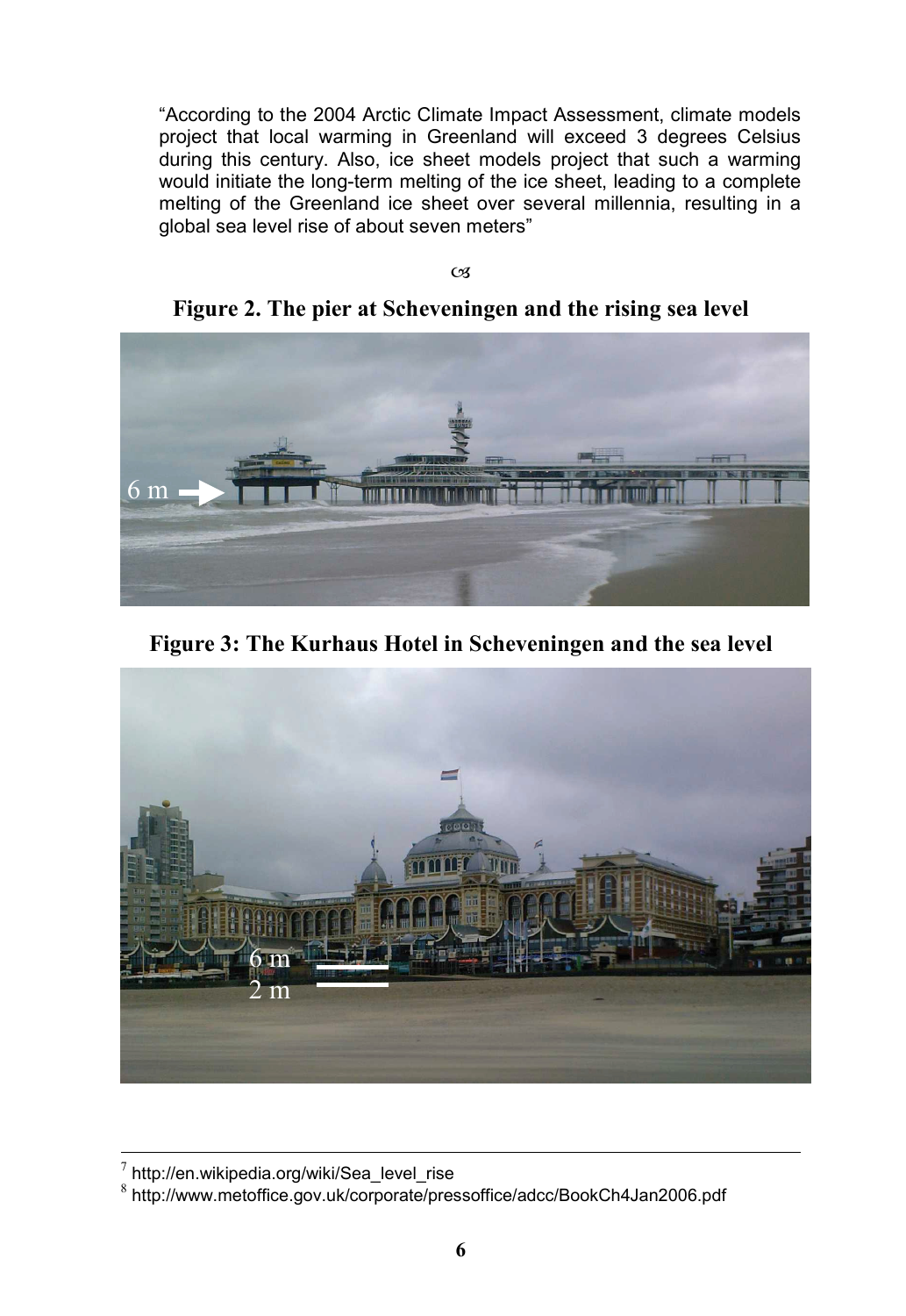The rise is generally expected to be 1 m in 2100 but it might also be 2 m.

The above two pictures have been taken from the beachline, in rainy December weather. I don't know much about ebb or flood. Perspective is also difficult. But I can guess at the altitudes.

#### $C<sub>3</sub>$

As an economist, I am not an expert on the field of global warming and thus I am inclined to be silent and listen to those who are. However, a lay person may still ask questions and throw an odd-ball to see how the experts react. In the following I cannot resist the temptation to consider some technical options of which I cannot judge the feasibility. Engineers will be more knowlegeable on that. Yet, the options could be aired so that others could discuss them. Rather than contacting a single engineer and let his or her opinion be decisive I think that it is better to have the ideas in print so that more engineers can consider the issues. Even when the ideas aren't feasible then they might cause new ones that are.

 $\alpha$ 

As an economist I may observe that the issue here is not that "Holland will be flooded again for sure". The issue is one of risk, see Colignatus (2005). Risk weighs bad outcomes with their probabilities. A bad case scenario of a rise of the sea level by 6 meters and sea storms becoming more violent has a low probability. Other bad case scenario's are that your house will burn down next year or that you may die in the next five years. For such risks you might want to buy insurance. For natural disasters as flooding the insurance premium means actually taking some precautions.

Another point to note is that the world might want to reduce global emissions of greenhouse-gasses but that doesn't solve the problem of the accumulated stock of earlier emissions. Thus the risk of global warming has some momentum. When your car is racing towards a wall then it surely helps to take your foot from the gas pedal. The problem with global warming is that we haven't found a brake yet. The only thing that we can do is to create a cushion for when the wall hits us.  $9^9$ 

By the time that home prices plummet in Holland, venture capitalists might buy that cheap property and try to enact some of these and other wild ideas. That might be the main point of this essay. If the seas indeed would rise by six meters, eventually, then ideas to do something about that would have to be rather wild indeed. Just as it would be a wild idea to try to stop global warming itself.

 $\overline{a}$  $9<sup>9</sup>$  In common psychology it is the wall that hits us and not us driving against the wall.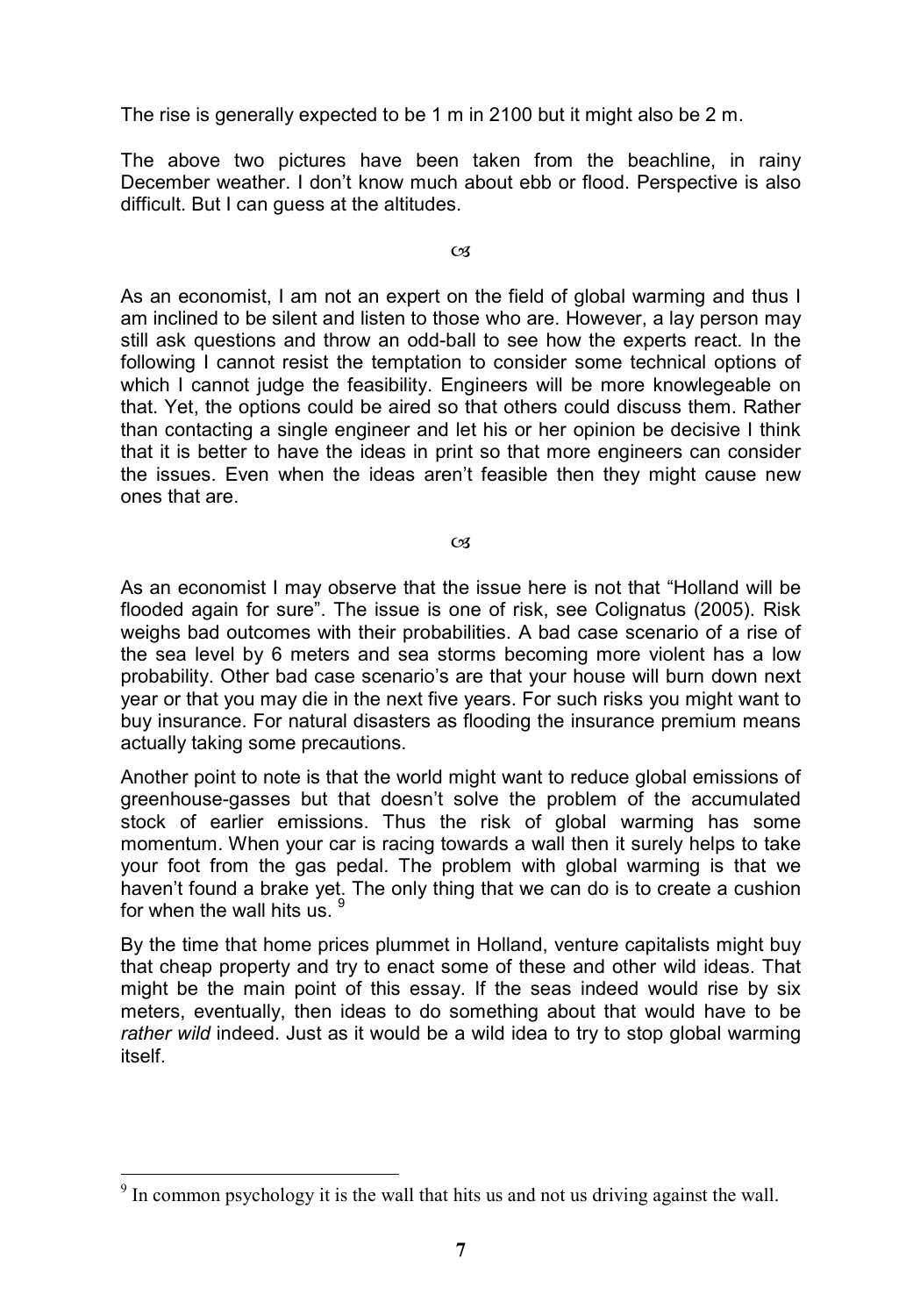## 2. Sea dikes

#### A system of dikes and dunes

Dutch soil is sand and clay and different grades of mud so that serious building materials must be imported while too large a mass will sink away. But perhaps Europe's garbage deposits can be used to provide the mass to raise the current dikes.

The system of a dike generally is that the interior merely consists of sand and clay while only the outside consists of hard stones that protect against waves and wind eroding the construction. The dike might be raised by lifting the outer layer, adding sand and clay, and putting back the outer layer. You might add 1 meter in the next ten years, 1 meter again in the next ten years, and, depending upon the seriousness of the problem, continue to 6 meters. Perhaps the sea storms will be more vicious and another meter is required. When the dike becomes too heavy for the muddy grounds to carry then you might have to replace what you already put there and include a stronger foundation.

Part of the current protection against the sea consists of dunes. These may become more vulnerable and may have to be replaced by dikes. Dutch beaches in Summer provide the joy of sun, sand and sea but perhaps the sand will go out of there.

All in all we may be speaking only about 600 kilometers of sea dikes (that is not an official figure, derives from merely looking at the map), presuming that Germany and Belgium do their part too so that we don't have to worry about the back door.

It is not clear whether the engineers say that all this would be feasible. Perhaps there are obstacles that this author is not aware of. Nevertheless the whole operation strikes one as rather costly.

#### The notion of a heat pump

We are all familiar with the concept of a refrigerator or an air conditioner. They all work on the general principle that heat or cold is transferred from one place to another. The general denominator is the notion of a "heat pump".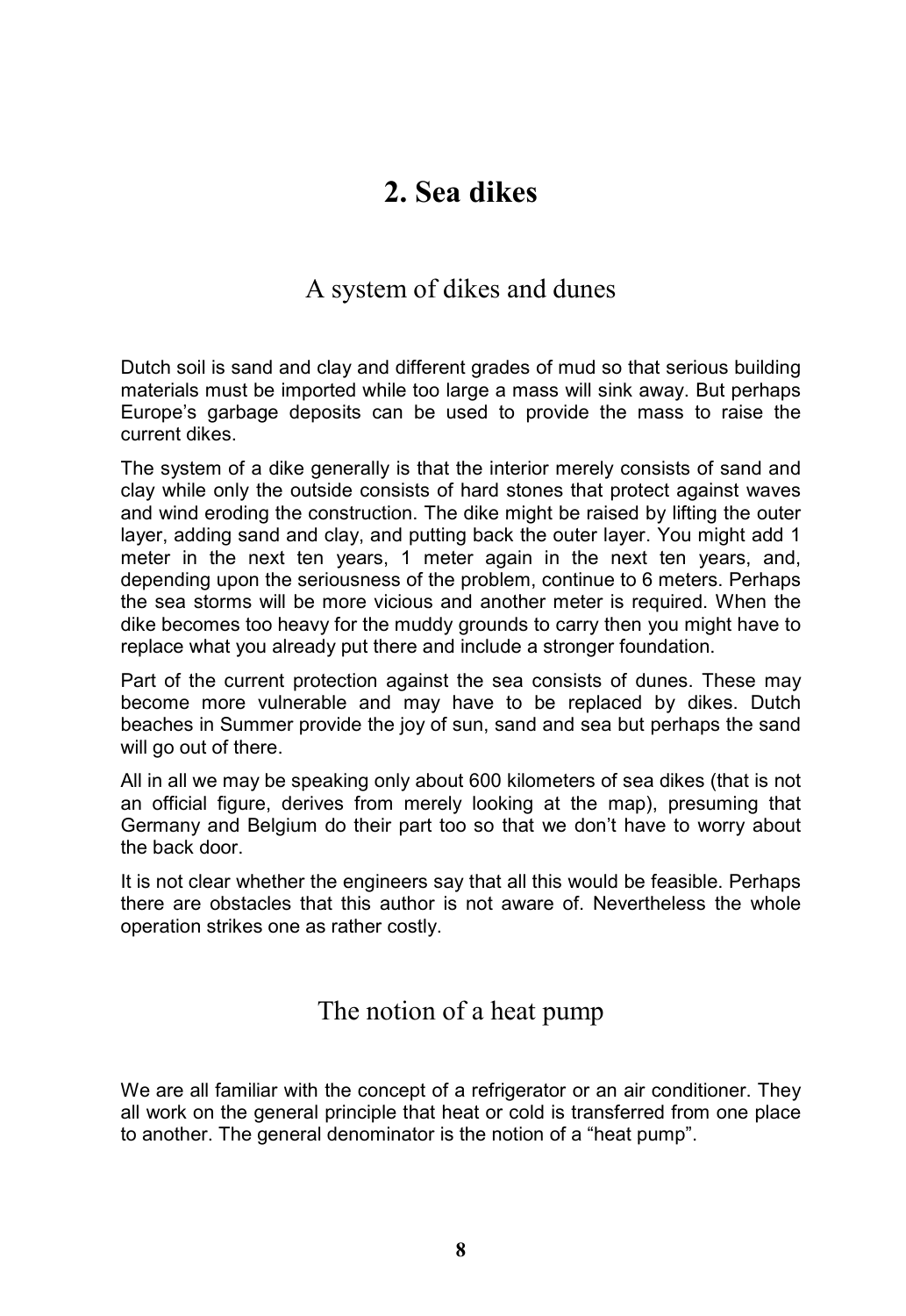A heat pump is "a device which applies external work to extract an amount of heat  $Q_c$  from a cold reservoir and delivers heat  $Q_H$  to a hot reservoir."  $10$ 

The pump itself uses energy or work W and the "coefficient of performance" then is  $CP = Q_H / W$ . In a more ideal set-up  $Q_H = Q_C + W$  which is shown in Figure 4.



Figure 4: Diagram of the principle of a heat pump

C.R. Nave gives this example: "For example, an electric resistance heater using one kilowatt-hour of electric energy can transfer only 1 kWh of energy to heat your house at 100% efficiency. But 1 kWh of energy used in an electric heat pump could "pump" 3 kWh of energy from the cooler outside environment into your house for heating."

#### Dikes of ice

Normally one wouldn't use ice to build dikes since it would melt away in Summer while in Winter ice would still float on water. These drawbacks however could be overcome with some added advantages:

- Freeze also the underground so that the ice on top is glued to the bottom
- Freeze a lot during Winter so that the cold storage is sufficient for Summer
- Ice is lighter than sand, clay or stone so that the dikes can be higher
- Building becomes an easy process when it suffices to let the rain fall and freeze on the dikes
- In Winter, Dutch homes need heat.

 $\ddot{ }$ <sup>10</sup> Hyperphysics, C.R. Nave, Georgia State University http://hyperphysics.phy-astr.gsu.edu/hbase/hframe.html http://hyperphysics.phy-astr.gsu.edu/hbase/thermo/heatpump.html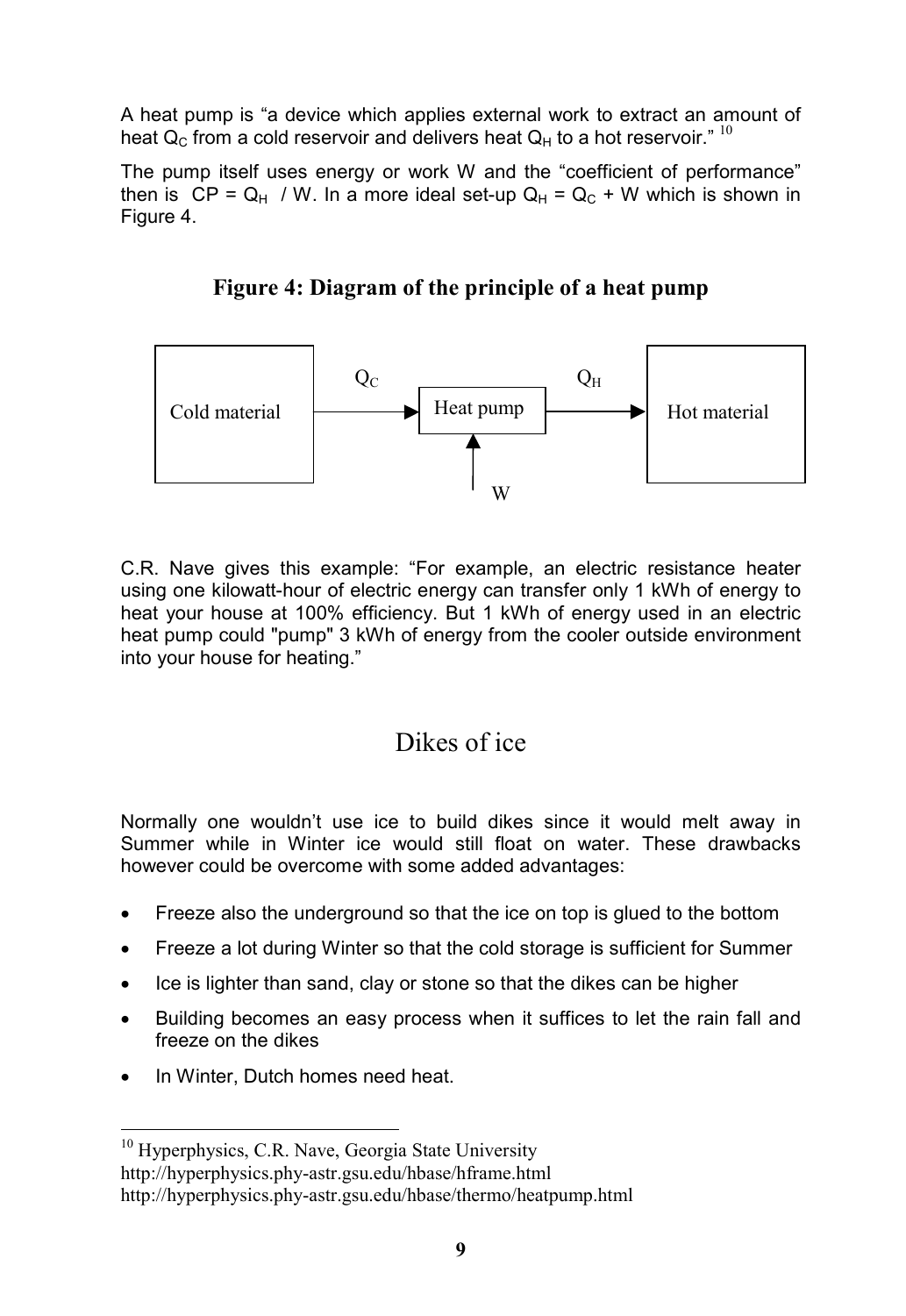Holland currently wastes its resource of natural gas on heating homes and generating electricity. Apparently heat pumps are more efficient. <sup>11</sup> Hence the proposition becomes to use heat pumps to extract heat from the dikes of ice and so that two aims are served: homes are heated and those dikes are preserved. Figure 5 presents the general idea.



Figure 5: A winter scene in Holland 2025

The scheme implies that normal energy sources are still used, now to power the heat pumps. If heat pumps are three times more efficient then Dutch energy use for heating homes might drop to third – if all homes would be connected. There will still be emissions of greenhouse-gasses, only less than now. The cold of the dikes of ice only compensates for heat in other places but the average global temperature still rises. The dikes of ice might add a little bit to the reflection of sunlight but that effect would be marginal.

It remains an assumption that such heat pumps can be built such that the ice forming around them doesn't insulate them, such that it remains possible to extract heat from rain and sea water. It is another assumption that if such a pump breaks down, that it would still be possible to reach it and repair it, without endangering the structural strength of the dike. Undoubtedly these aspects need to be tested in practice.

#### A multitude of changes

While the principle is rather simple – not much different from a big refrigerator  $$ the scale is such that we may consider a multitude of changes so that a great number of questions arise. Even assuming that it would work technically and would provide adequate protection against rising tides and possible hurricanes, there are numerous other angles to consider. The following tries to catalogue those questions into a limited number of categories.

 $\overline{a}$ 

 $11$  See the C.R. Nave website mentioned above.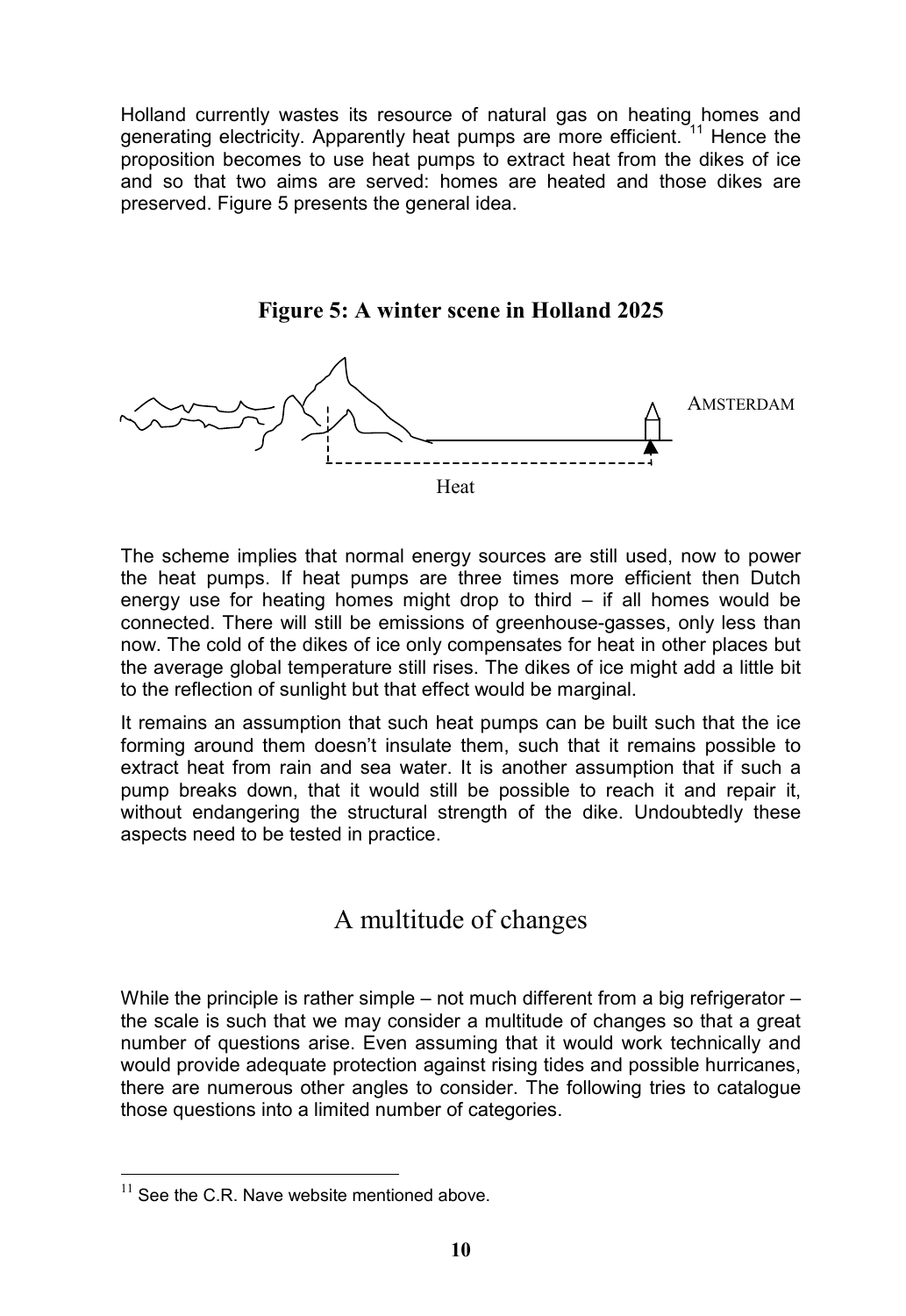- How much will it cost to connect all homes to the heat pipes ? Would it not be more efficient to have a small heat pump per home just extracting heat from the close environment ? Once those are in place, would there still be some use for the heat extracted from the dikes of ice ? A tentative answer is that it might be more agreeable to have all cold located in one spot such as those dikes rather than walking through Amsterdam and be cold-blasted from all sides.
- Will the weather and the sea be affected by these dikes of ice? Will there still be some heat left in the Warm Gulfstream for Denmark and Norway ? What happens with the local fish ? A tentative answer is that those dikes might be 20 meters wide so that their effect might be only local. As the sea water might be a bit cooler then it may be observed that cold water holds more oxigen so that it might actually be better for the fish.
- What about Summer ? Could one enjoy a day at the beach while sitting on a dike of ice or swimming close to an iceberg ? A tentative answer is that some stretches along the coast might still be made by traditional dunes and dikes. If we are speaking about 600 kilometers of dikes then 5% traditional dunes and dikes still leaves 30 kilometers for traditional enjoyment. But also some of the ice might be covered in Summer with the advantage that this might preserve the cold.
- What happens to the ground water level ? Part of the rain water leaves Holland by river but another part goes underground just through the sand. Will that be blocked by the frozen ground below the dikes of ice, requiring more pumping to get it out ? A tentative answer is that this actually may work out beneficial. Currently it is the salt seawater that threatens to seep through. With a rising sea level, the outer pressure becomes even higher. The frozen ground under the dikes of ice would help to block that salt water. But it might well be true that one still needs more control of the inside water level.
- Suppose that this would preserve the existing Dutch society with its wasteful way of existence. That would also preserve the shifting of the burden to other countries such as Bangla Desh that perhaps don't have the techniques and resources to build such dikes of ice. Thus, is it wise to develop this idea ? Would it not be much better to simply just stop the emission of greenhouse-gasses ? A tentative answer is that this issue can be discussed elsewhere. This essay primarily presents some ideas. It so happens that Holland inspired those ideas, that is all, and the ideas might be applied also to other cases with adaptations to local conditions.

#### The threat of water is not just from the sea

Raising the sea dikes won't help much if the Rhine and Meuse rivers keep flowing at their current altitude. The sea would rush in at Rotterdam anyhow. This is the topic of the next chapter.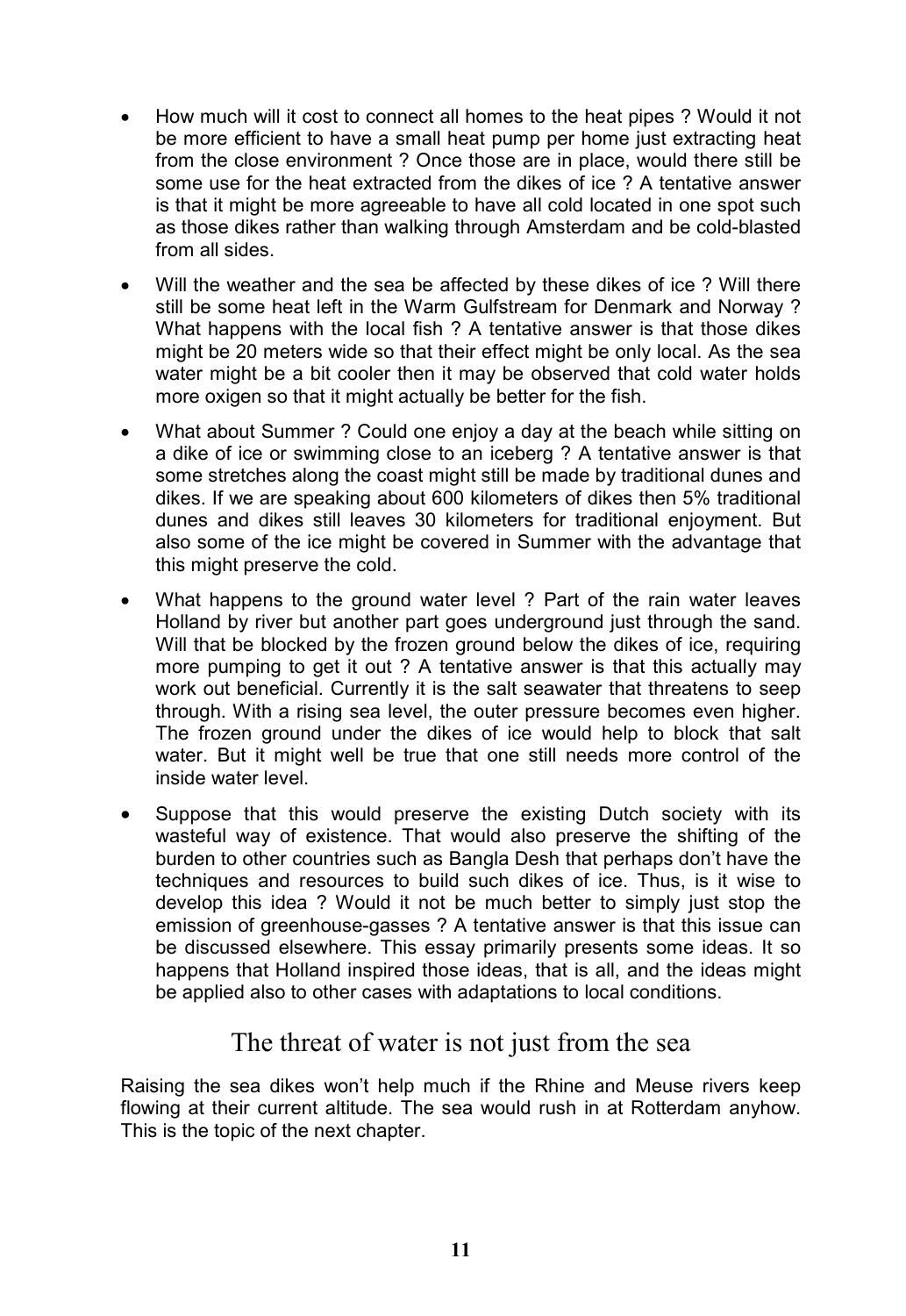### 3. Inland dikes and inland water transport

#### Doing a bit more than just raising dikes

In Figure 1 the Rhine flows from right to left, from Lobith in the East to Rotterdam in the West.The difference in altitude between Lobith and and Rotterdam is about 9 meters.

When the sea level rises due to global warming then the inland dikes will have to be raised too. Many small towns have been built assuming a certain level of water and could not easily adapt to another water level. It is difficult to imagine Amsterdam or Delft with all their canals guarded by walls of 1 or 6 meters high, if it were feasible to do so, obscuring or blocking the view from the houses along the canals. It would make more sense to raise the dikes of only the major rivers – Rhine and Meuse – and thereafter control the inland water level with locks and sluices.

One possibility is to raise the dikes of these two major rives all to 9 meters, so that the difference at Rotterdam could be used to generate hydro-electric power. An alternative might be that a certain difference in altitude is required to maintain sufficient flow, especially when heavy rains cause inland flooding in Germany as well. If the sea level would rise by 6 meters then the difference in altitude might only be 3 meters.

At some points the Dutch polders may be 10 meters below sea level. Thus the difference in altitude between the polder floor and the dike top might become at least 19 meters. As said, the ground below the dikes may be rather muddy so that one would have to use a wide cross-section to carefully build up the dike's mass. An alternative is to use the freezing technique discussed above. Towns close to the current dikes who would lose their homes and properties might favour the idea to research that latter option.

While reorganizing the Rhine we might as well reorganize it in a more complete manner.

As an alternative we can imagine a flow A from Lobith to Rotterdam, a flow B from Rotterdam back to Lobith, and a flow C again from Lobith to Rotterdam. The advantage is that ships could sail downstream from Rotterdam to Lobith, saving the fuel from sailing upstream. Note that  $B$  and  $C$  do not have to be as wide as A if we let A also drop some water off into the sea, generating hydroelectric energy.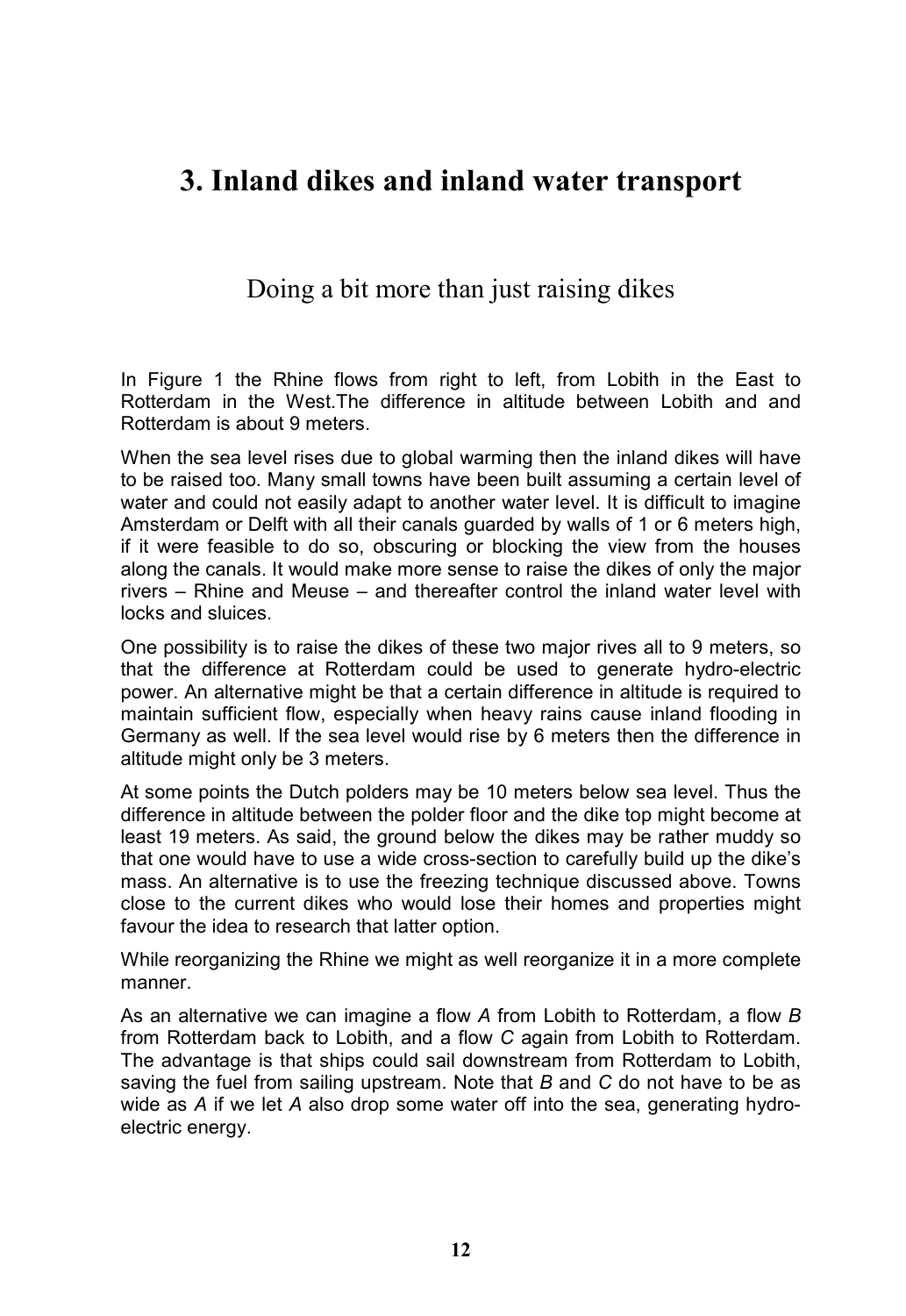If the allowable difference in altitude is 3 meters then each stretch would allow for 1 meter difference. Thus the dikes (or likely concrete buffers) between these stretches would only need to be so strong (and not 19 meters again).

There are two additional advantages of this approach:

- We might add a railtrack on top on which a motor can run that can pull the ships. Ships then don't have to carry their own captain and fuel for this part of the trip.
- In case of a severe inflow of water (possibly with flooding in Germany) then we can use all three stretches to flow to sea.



Raising the dikes of the Rhine with 6 to 9 meters in Rotterdam might seem too drastic a step in short notice. It is like a building of three stories that blocks the view and that hinders connections while we are only considering risks further up the century. We can try for a smarter approach that already lays down the basic structure but that uses smaller building blocks that can be upgraded over time when needed.

Figure 6 shows how the Rhine might be transformed. Each flow might be 20 meters wide so that the total river width is 60 meters.  $12$  The dashed arrows now indicate the continued movement of ships, while the water flows like a "Greek ornament". The locks might be at intervals of 15 kilometers.



Figure 6: Alternative flow (dashed: ships)  $^{13}$ 

 $12$  Flow A might be split into one that goes to Rotterdam directly and one that uses this scheme.

A water lock allows to overcome a difference in altitude by allowing water to flow into or out of the gate, with a ship lifted up or down.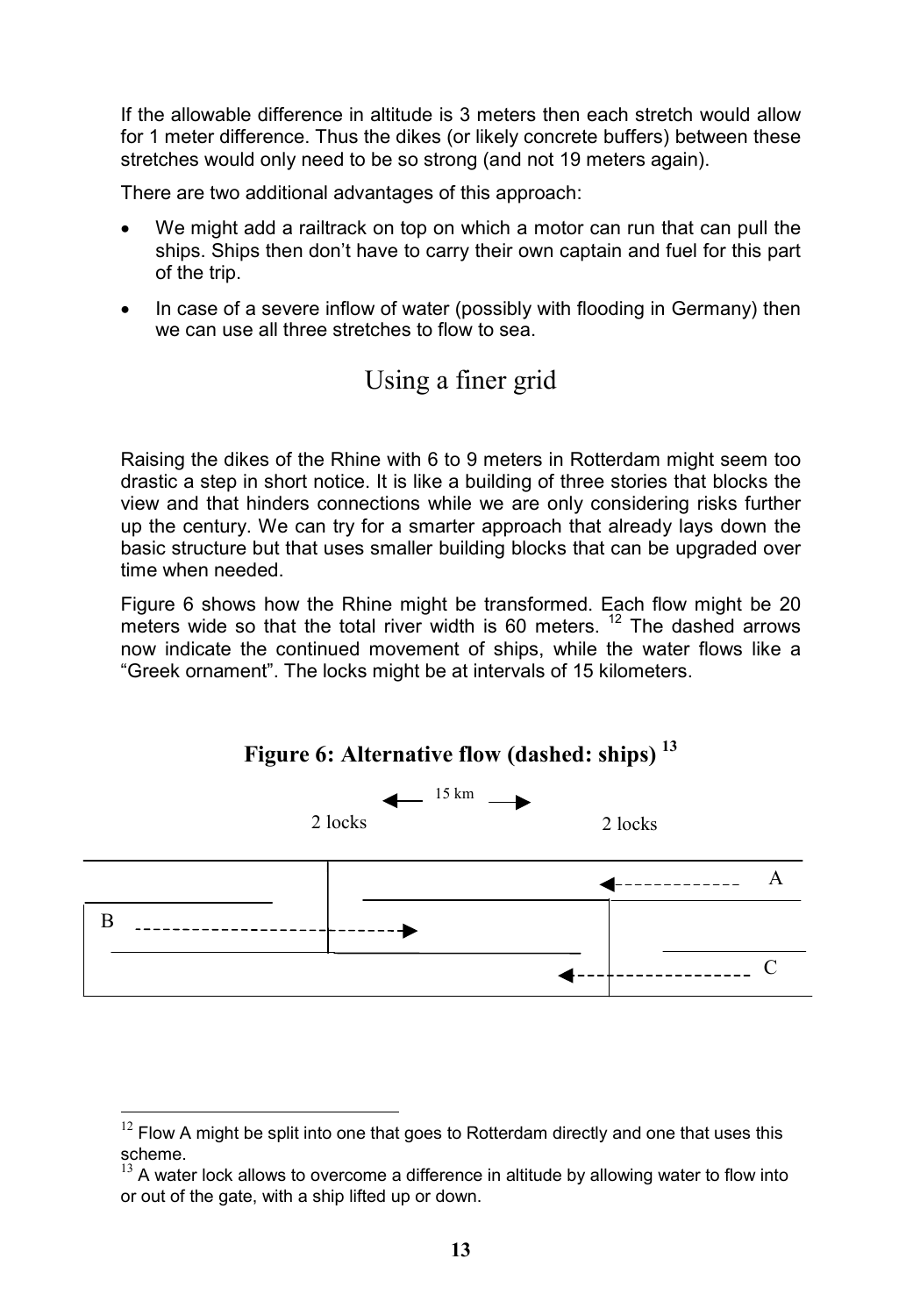The advantages of this approach are:

- The concrete separations between the flows can be much weaker.
- When the sea level rises then we can distinguish the rough work of raising the outside river dikes and the more subtle inner works. The locks and inner concrete separations could be built such that they might be raised relatively easy once the overall water level must be raised.
- Conceivably it is easier to link up this system with inland harbours and locks to connect to the inland waterways that remain at their current level.

This text of 2006 did not contain the simpler Figure 6 and Figure 8 but the more complex Greek ornament of Figure 7. Where the water flow C returns to A one this would require a water tunnel so that the lock for  $B$  is as flat as possible.



Figure 7: Another alternative flow (dashed: ships)

A simple application is Figure 8 when the water level in stream B is at the height of the inflow and remains at that height, so that the water is basically stagnant, and the advantage is only the absence of a current. This would be the traditional application. The Rhine drops 9 m over 150 km or 6 cm per km, thus a lock each 15 km has to overcome 90 cm.



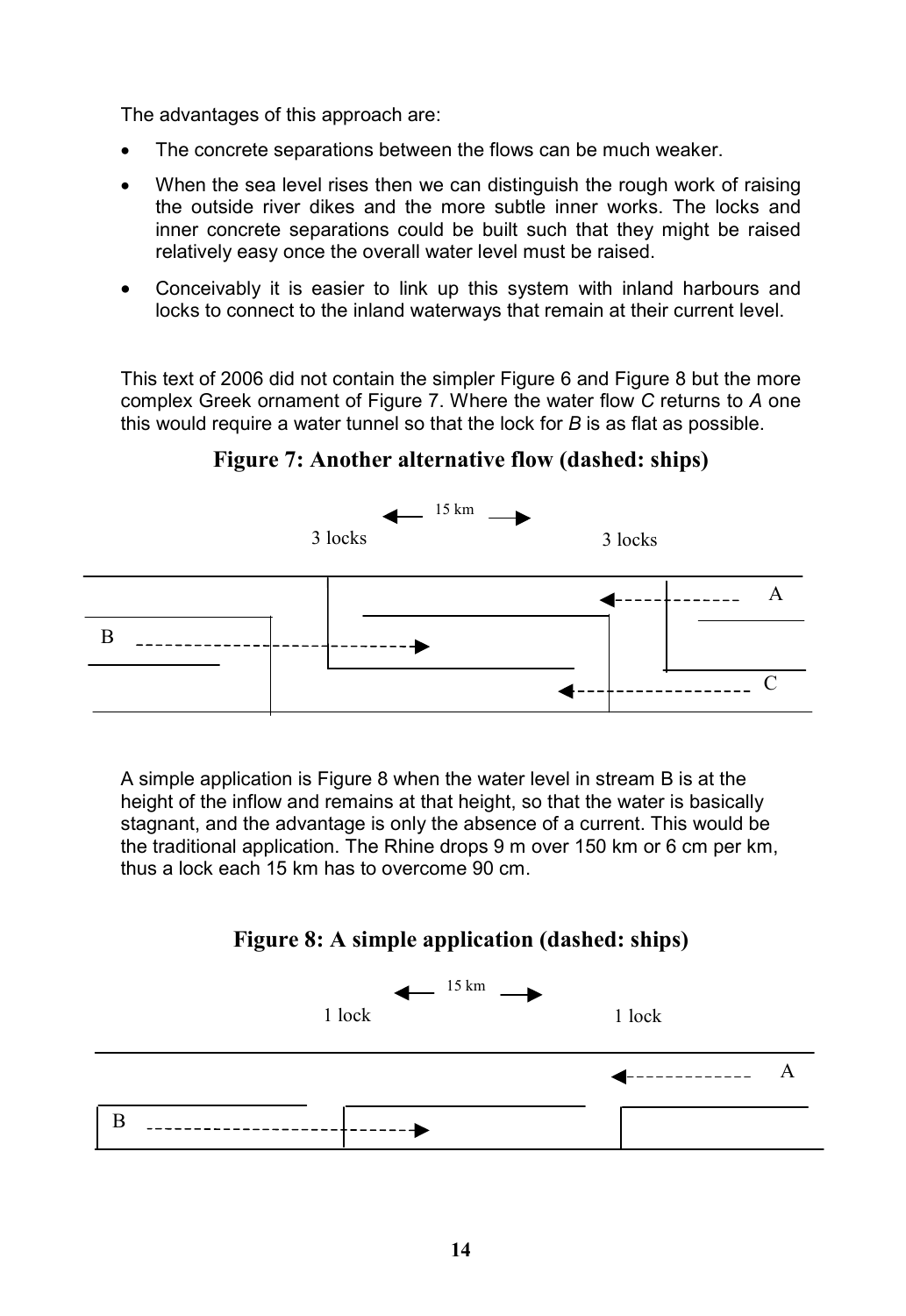### Additional considerations

With the power of 1 horsepower one can transport 150 kg over the road, 500 kg by rail and 4000 kg over water. You can check this by comparing rowing a boat and trying to lift it. The European Union observes the same: <sup>14</sup>

"Compared to other modes which are often confronted with congestion and capacity problems, inland waterway transport is characterised by its reliability and has a major unexploited capacity.

During the past 15 years, the fleet has been modernised continuously. Wherever possible, in particular along the European river network, inland waterway transport is a competitive alternative to road and rail transport.

Inland waterway transport has major assets. It is particularly effective and energy-efficient; its energy consumption per ton-kilometre of transported goods corresponds to 1/6 of the consumption on the road and to half of that of rail transport. Its noise and gaseous emissions are modest. According to recent studies, the total external costs of inland navigation (in terms of accidents, congestion, noise emissions, air pollution and other environmental impacts) are 7 times lower than those of road transport.

Inland waterway transport ensures a high degree of safety, in particular when it comes to the transport of dangerous goods. Finally it contributes to the decongestion of the overloaded road network in densely populated regions."

Making an efficient system even more efficient meets the law of diminishing returns. Above reconstruction of the Rhine primarily saves the fuel from sailing upstream. Perhaps the capitalized saved costs are insufficient to warrant the investment in the required infrastructure. Adding a rail superstructure might perhaps save only marginal costs on the crews. Comparison of water and road is awkward when goods have to be overhauled again to be delivered to the final destination. The decision requires a cost-benefit analysis that considers the impact on the whole transport system and actually the whole economy.

Fuel costs would be a less relevant factor if we would be able to find energy sources that are more agreeable on the emission of greenhouse-gasses, such as heat pumps and geothermal energy.

But the potential rise of the sea level will pose a new challenge to inland water transport in Holland and the required change might be planned to make it the best reponse possible.

 $\overline{a}$ 

<sup>&</sup>lt;sup>14</sup> http://ec.europa.eu/transport/iw/overview/assets\_en.htm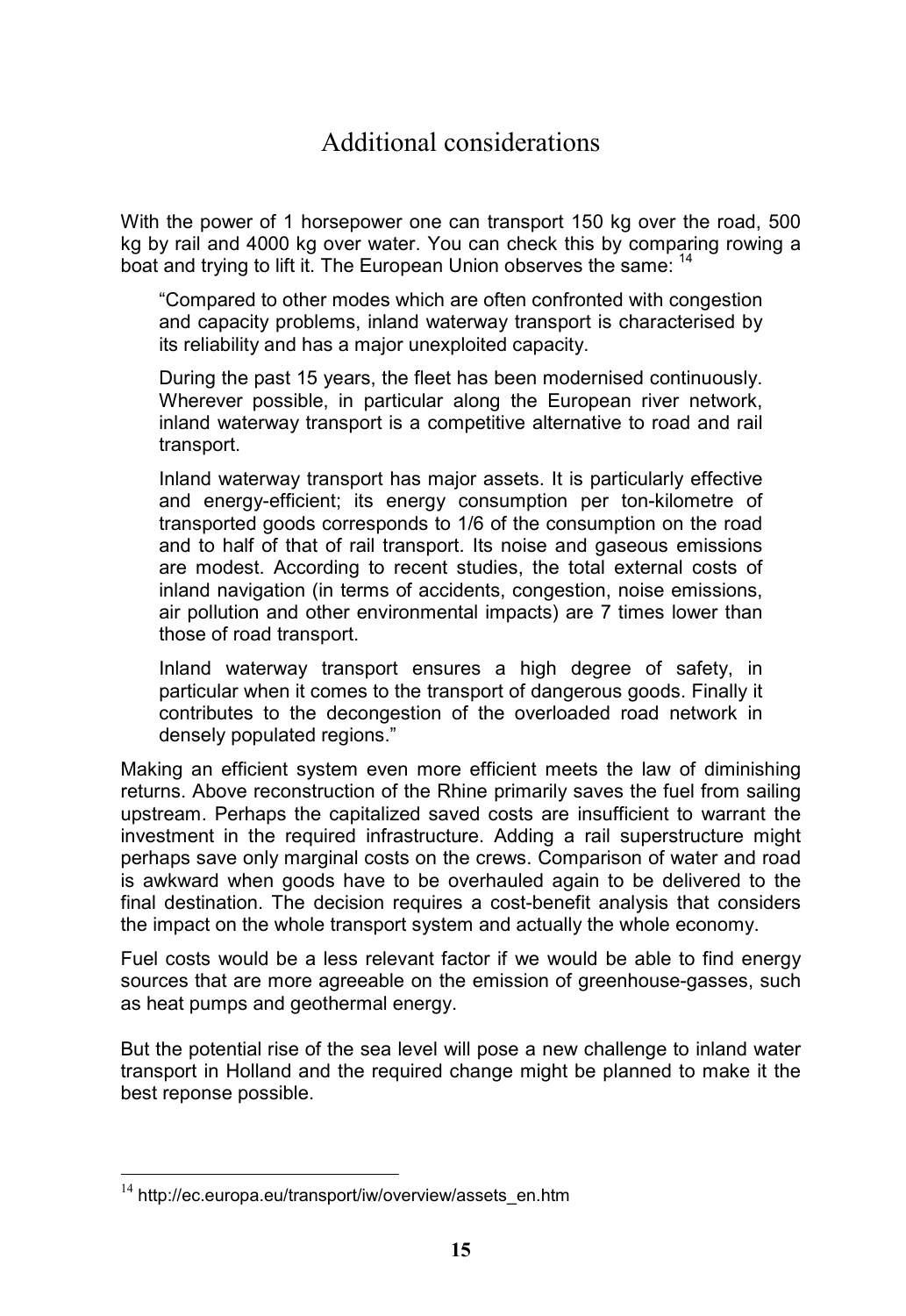## 4. Other wild ideas

The ideas suggested above are pretty wild. They might be compared to some other wild ideas.

Professor Schuling came up with the idea to inject sulphuric acid into subsurface limestone to create gypsum (plaster), so that the layer will expand and raise the countryside.  $15$  It would also create carbon-dioxide but on balance it might work.

There is the suggestion of reforestation of the Sahara. Peter Warshall adds this touch: "The U.S. government has poured millions of dollars into the reforestation of the Sahara region of Africa, and I was asked to survey that country to find out how reforestation might be done effectively. Starting with the premise that governments, religions, and economies are interconnected, I realized that many of the people in this region of Africa are Moslems and their great dream is to go to Mecca, so I said to the U.S. government, "Give every family houshold a hundred trees, tell them that in 20 years if any of those trees are still alive, you will send the head of the household to Mecca, which only costs \$250 and probably Saudi Arabia would pay for it anyway to encourage the practice of the Moslem religion." <sup>16</sup>

One might also build a network of pipes from Southern Europe to Nothern Europe and transport warm air or water from the South to the North. It might be more efficient to use geothermal energy (short pipes 100 meter into the earth surface) but geothermal energy would make the Earht surface hotter while the aforementioned system of pipes would redistribute the existing surface heat.

Thinking along the lines in this essay one might also consider freezing carbondioxide. There is already experience in pumping  $CO<sub>2</sub>$  back into 'empty' geological reservoirs where natural gas has been extracted. But an alternative is to store frozen  $CO<sub>2</sub>$ .

It appears that  $CO_2$  at 1 atmosphere freezes at  $-78.5$  degrees Celsius, going directly from gas into "dry ice". <sup>17</sup> This dry ice is dangerous since when it turns into gas back again then it is heavier than air, will hang around and might suffocate people. If one would look for a location to freeze carbon dioxide then

57A1BA9D5D5D/0/Jubileumboek.pdf

<sup>&</sup>lt;sup>15</sup> http://www.newscientist.com/article/mg18524813.900-earth-is-no-museum.html http://www.stw.nl/NR/rdonlyres/1D1D8D39-71E6-4820-AC6C-

http://www.kennislink.nl/web/show?id=81793

http://www.warande.net/~ublad/ubladen/28/36/09schuiling.html

<sup>&</sup>lt;sup>16</sup> http://www.theharbinger.org/articles/sus\_dev/wars3.html

 $17$  http://www.newton.dep.anl.gov/askasci/env99/env188.htm http://www.school-for-champions.com/science/dry\_ice.htm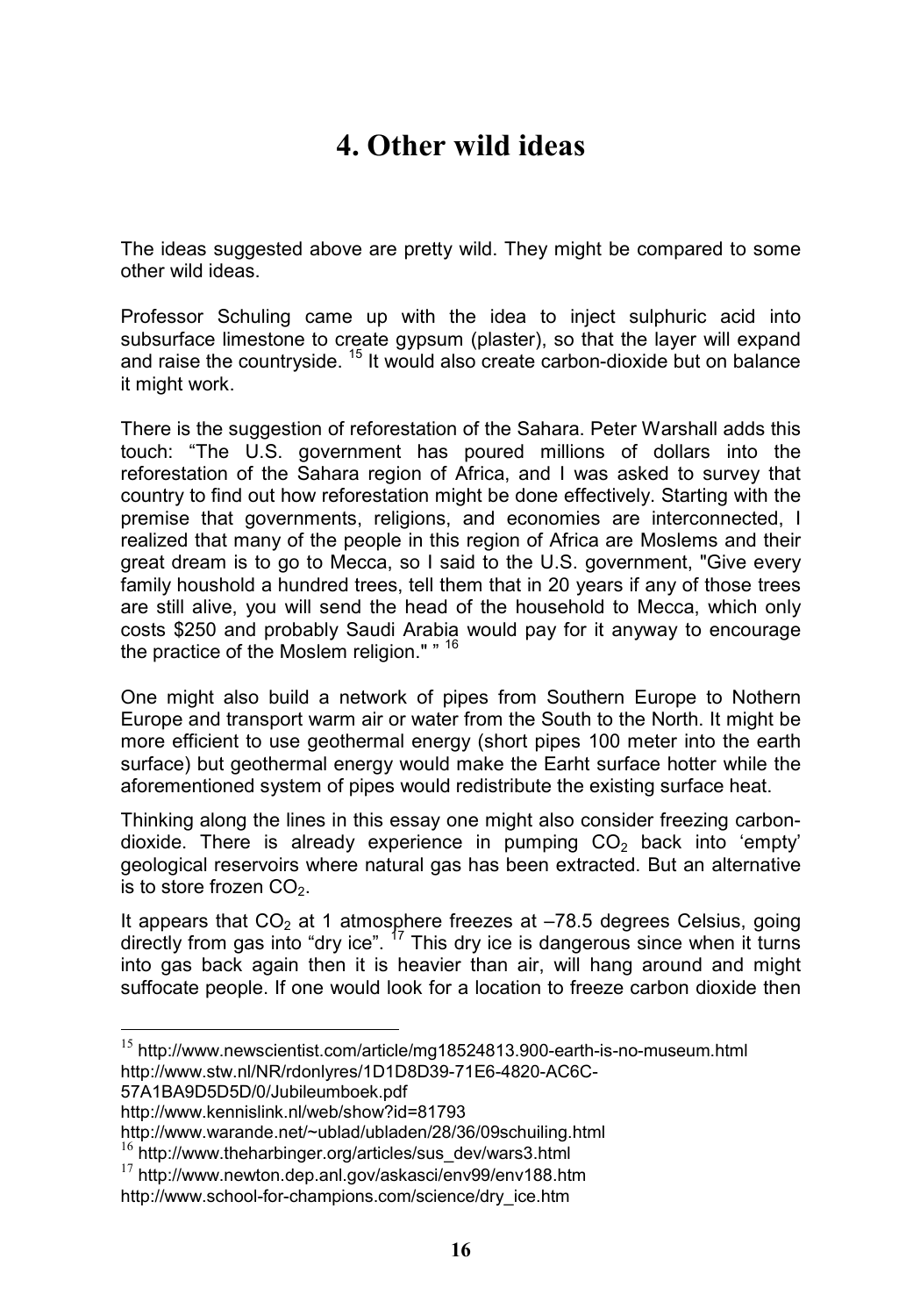Greenland or the South Pole might be safest. The North Pole in Winter is only - 30 degrees Celsius, due to the warmer sea water below it. <sup>18</sup> The average surface temperature at the South Pole is -50 degrees Celsius and ranges between -21 degrees in Summer and -78 degrees in Winter. <sup>19</sup> An option to cool the Earth thus might be to put a nuclear plant on Antartica, extract heat from  $CO<sub>2</sub>$  and beam the heat to space. One would probably be a bit desperate to do that, though.

More promising might be the observation that  $CO<sub>2</sub>$  can actually be made liquid at higher pressures. At 7 atmospheres or 103 pounds per square inch (psi)  $^{20}$ the gas may liquify already at some –30 degrees Celsius. The compressive strength of concrete is normally between 3000 and 5000 psi.<sup>21</sup> One might imagine concrete containers of 50 cm by 50 cm holding liquid carbon-dioxide, as part of the building material of a dike of ice. One would only do that if there are sufficient safeguards in place that the temperature within the dike would remain at –30 degrees. Otherwise the dike would explode from within.

It may not be necessary to take that risk. Another location to consider are the Alps. The temperature at the top of the Mont Blanc can be –10 degrees Celsius. If liquid carbon-dioxide can be produced as a waste product from heat extraction and packaged and transported in concrete blocks then those might be safely stored in the Alps, in a country friendly to Holland. But it all depends upon the engineers to indicate any feasibility.

 $\overline{a}$ 

 $18$  http://www.arctic.noaa.gov/gallery\_np\_weatherdata.html

 $19$  http://astro.uchicago.edu/cara/vtour/pole/

 $^{20}$  One atmosphere is 14.7 psi, http://www.ilpi.com/msds/ref/pressureunits.html

<sup>21</sup> http://www.ce.ufl.edu/activities/cdrom/civil/concrete.html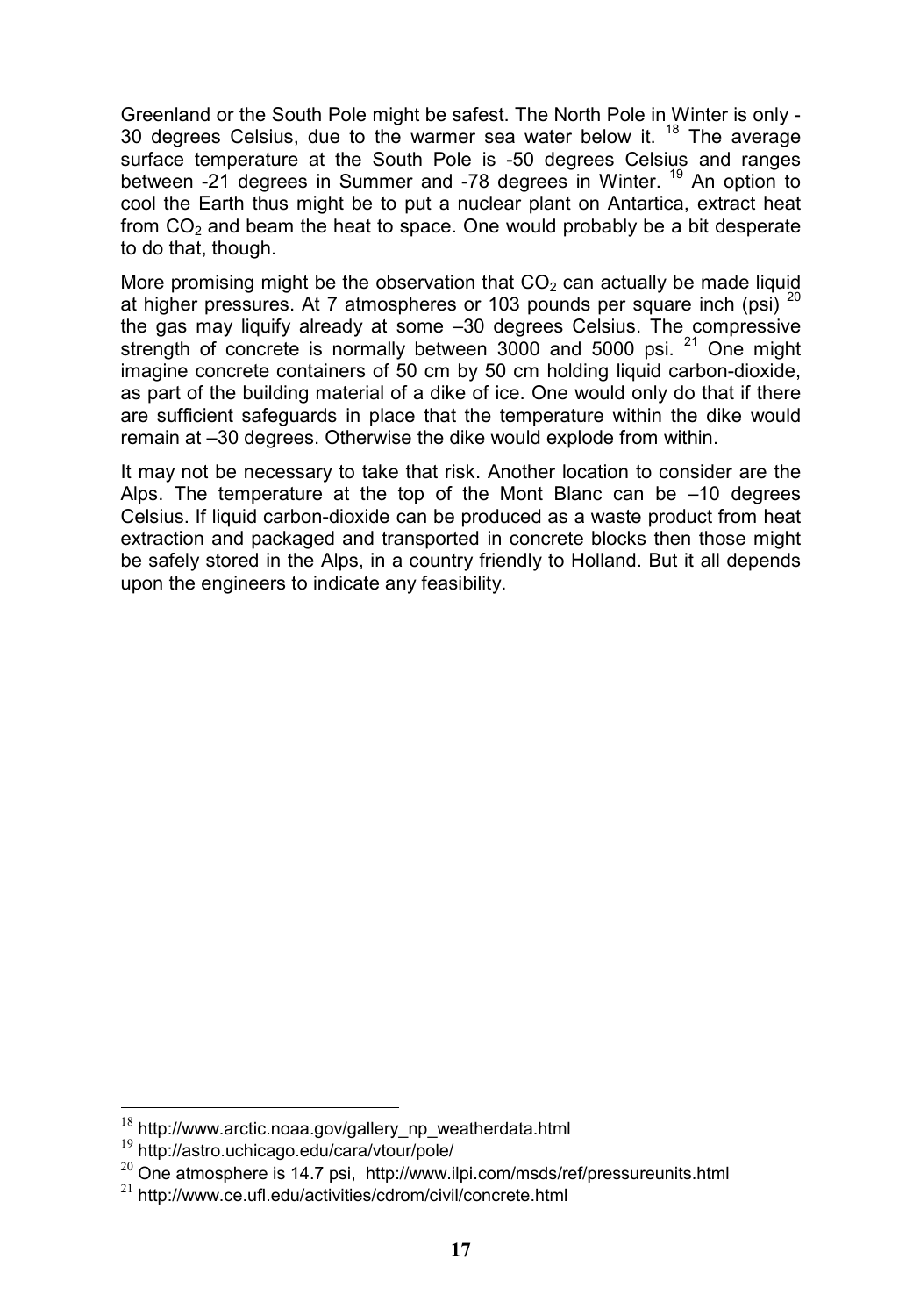## 5. Conclusion

This essay highlighted two main ideas: the use of dikes of ice by using heat pumps and the use of a Greek ornament flow pattern to allow ships to sail upstream. Some other ideas may have been touched upon but these two are the main ones.

As the risk of a rising sea level increases these two ideas might become options to consider. They require known technology but on a scope not used before. This might lead to economies of scale but the application might also run into impossibilities.

**C** 

Holland deserves to be flooded. The country has been oblivious to scientific advice about global warming for three decades now and these hardheaded people deserve a lesson that it would pay to be more attentive of decent manners.  $^{22}$  Nevertheless, disregarding the people, this author experiences a kind of wonder and regret about the historical beauty of the old Dutch towns and landscapes. One could consider to save these so that a future generation might have time to learn how to behave decently again.

**cs** 

In my current position as an economist I don't have the time and resources to research these issues but I can at least articulate the ideas. This essay has succeeded in its objective when other people would find the ideas sufficiently interesting to research them further.

It remains to observe that the organization of national decision making may not be perfect. See Colignatus (2005) for the suggestion of an Economic Supreme Court to improve the organization of national decision making. As long as there is no such Court then the uncertainty about what is a good decision is rather large. This holds also in the current issue whether these dikes of ice are constructed or not. Thus the real advancement would be in the creation of such a Court, and with such a Court we would know faster and with more certainty whether it would be useful to do more with these and other ideas.

 $^{22}$  For example, the Dutch government subsidizes the growing of vegetables and flowers in glas houses heated by natural gas, depleting a natural resource, contributing to global warming, and neglecting the fact that other areas in the world provide sufficient sunlight where the same plants can be grown. If those subsidies were targetted at more meaningful applications then more jobs could have been created too.